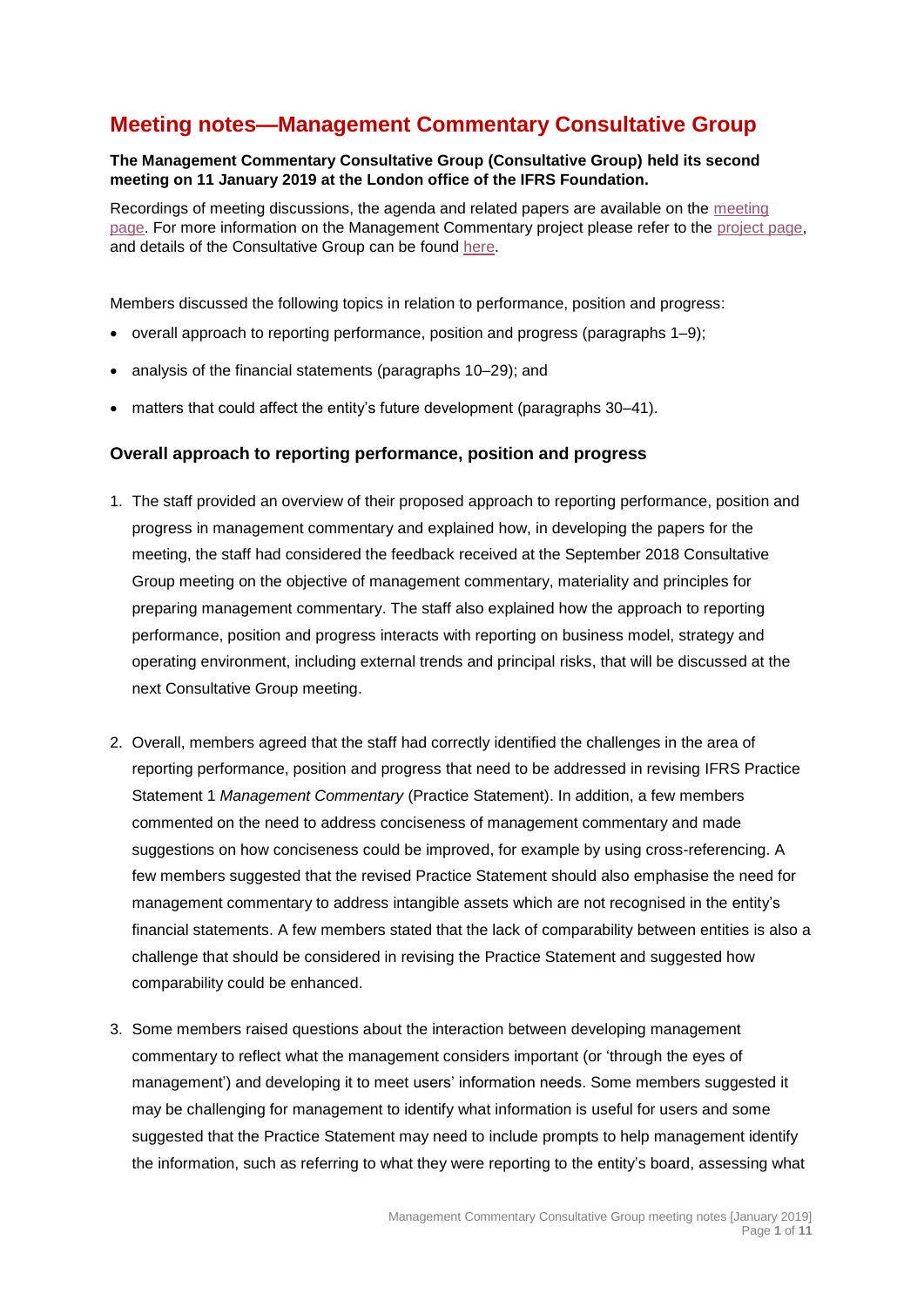other companies were reporting and whether they should also be reporting that information, and engaging in dialogue with their users. Some members commented on whether users of financial reports sometimes ask for more information than is necessary for their analysis and why they ask for that information. Some members explained that users may request more information to be able to determine whether they need it, as they do not have the same insights that management has.

- 4. Members discussed whether the 'through the eyes of management' approach to preparing management commentary is consistent with the principle of neutrality. Some of them argued that management would be biased and selective in what they include in management commentary and management commentary cannot be neutral. Others argued that management commentary can and must be neutral. Some suggested that the words 'balance' or 'objectivity' may be better ways of describing the idea of neutrality in the context of management commentary. Some members suggested ways of supporting neutrality in management commentary, for example, by distinguishing facts from opinions or by giving information appropriate prominence. A few members commented on whether management commentary should be 'owned' by management or by the entity's board and suggested that a link to the board could support neutrality and balance in management commentary.
- 5. Members discussed the application to reporting performance, position and progress of the other principles discussed in the previous Consultative Group meeting:
	- a. verifiability and auditability—a few members noted that different jurisdictions have different legislation and requirements on management commentary reporting and on audit or other forms of assurance over management commentary. They suggested that in revising the Practice Statement, the International Accounting Standards Board (the Board) should consider the position of management commentary within the overall reporting package. One member expressed the view that information in management commentary, for example, production figures or predictive information may be less verifiable than information provided in financial statements. Other members stated that verifiability of information in management commentary was important, in particular from the assurance point of view, and suggested ways of supporting verifiability, for example, by providing information on how figures were calculated, explaining any uncertainties that exist or discussing the governance and approvals over the management commentary.
	- b. completeness—some members expressed the view that completeness can be easily understood for financial statements but may be more difficult to apply to management commentary. This is because financial statements are made up of defined elements, but this is not the case for management commentary. A suggestion was that for management commentary the notion of narrative coherence may be more important than completeness. One member noted the interaction between the principle of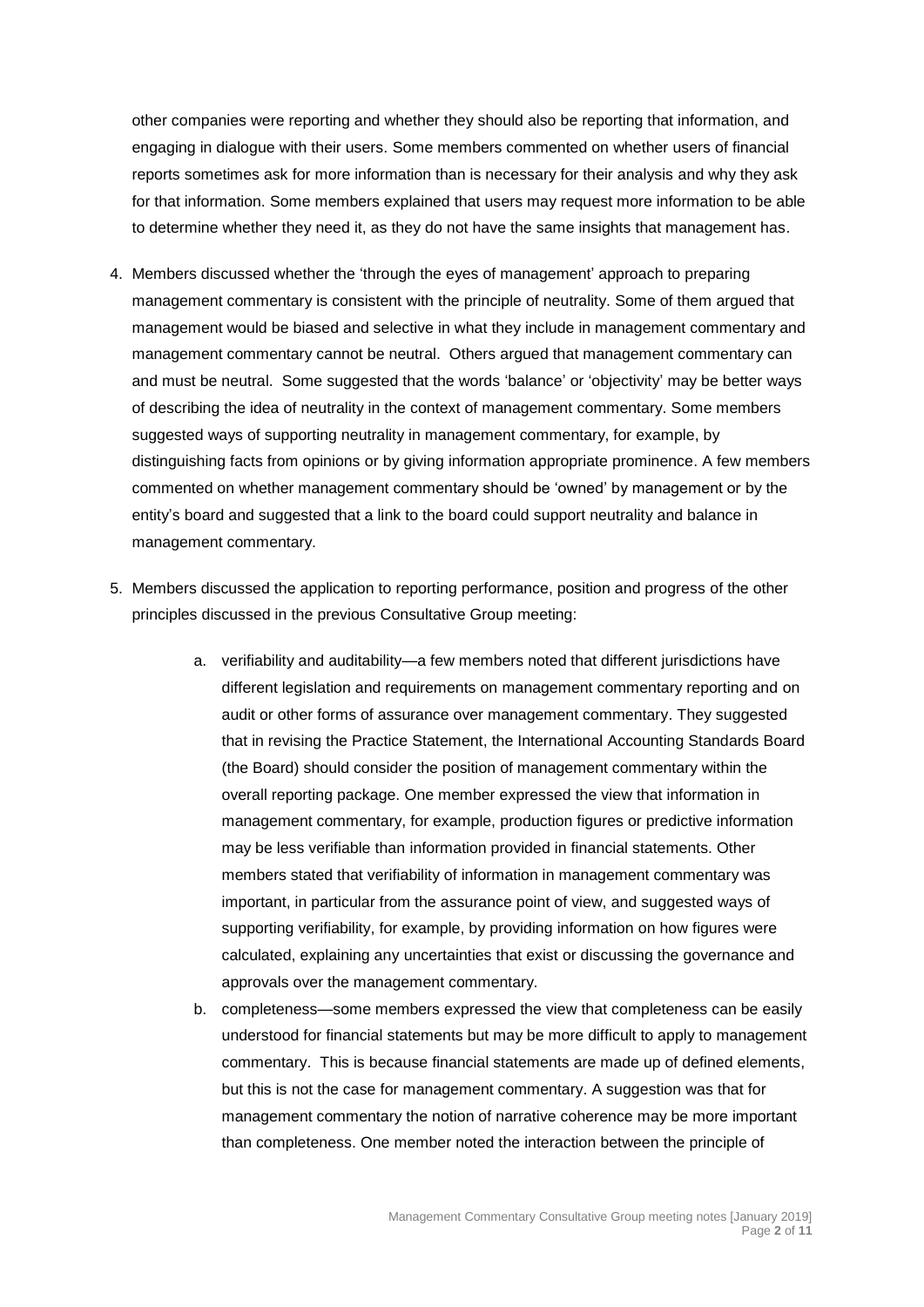completeness and identifying information that is relevant for users, but suggested that relevance should be highlighted as a separate principle.

- c. comparability—some members suggested that management should explain calculation of measures included in management commentary. They noted that measures with the same label, such as Return on Capital Employed (ROCE) are often calculated differently among entities, even within the same industry. Another member suggested that although prescription in the revised Practice Statement is not desirable and there may be tension between enhancing comparability and providing management's view on performance and prospects, management should explain why they have chosen to present a measure.
- d. assumed level of knowledge—a few members suggested that in revising the Practice Statement the Board should clarify the assumed level of knowledge of users of management commentary and whether it is the same as, or lower than, the level of knowledge that the primary users of financial reports defined in the *Conceptual Framework for Financial Reporting* are assumed to have. One member commented that various users may have different levels of knowledge, for example, institutional investors and retail investors.
- 6. A few members suggested other principles that should be applied in preparing management commentary, including understandability, accuracy and conciseness.
- 7. Some members agreed with the staff's proposal that it was not necessary to discuss the application of all principles in the Practice Statement's discussion of every content element. However, one member suggested that the revised Practice Statement would be more helpful if it explained how principles for preparing management commentary specifically applied to performance reporting.
- 8. Members discussed filing requirements for financial statements and management commentary and whether they are viewed as a single reporting package or as separate reports. Some suggested this may affect, for example, what information is included in management commentary and what information is provided only by cross-reference to financial statements. One member noted that in their jurisdiction, management commentaries are filed separately from financial statements, but acknowledged they are generally prepared together. Another member suggested that the Board should be clear that the term 'financial statements' refers to primary financial statements and notes as a whole, not just to primary financial statements. Some members expressed the view that information in management commentary should not duplicate what is already included in the notes to the financial statements. One member suggested emphasising the role of cross-references in avoiding duplication. A few members suggested that the aim of financial statements is to show *what* has happened, and management commentary should explain the management view on *why* those developments happened and their forward-looking implications. A few members also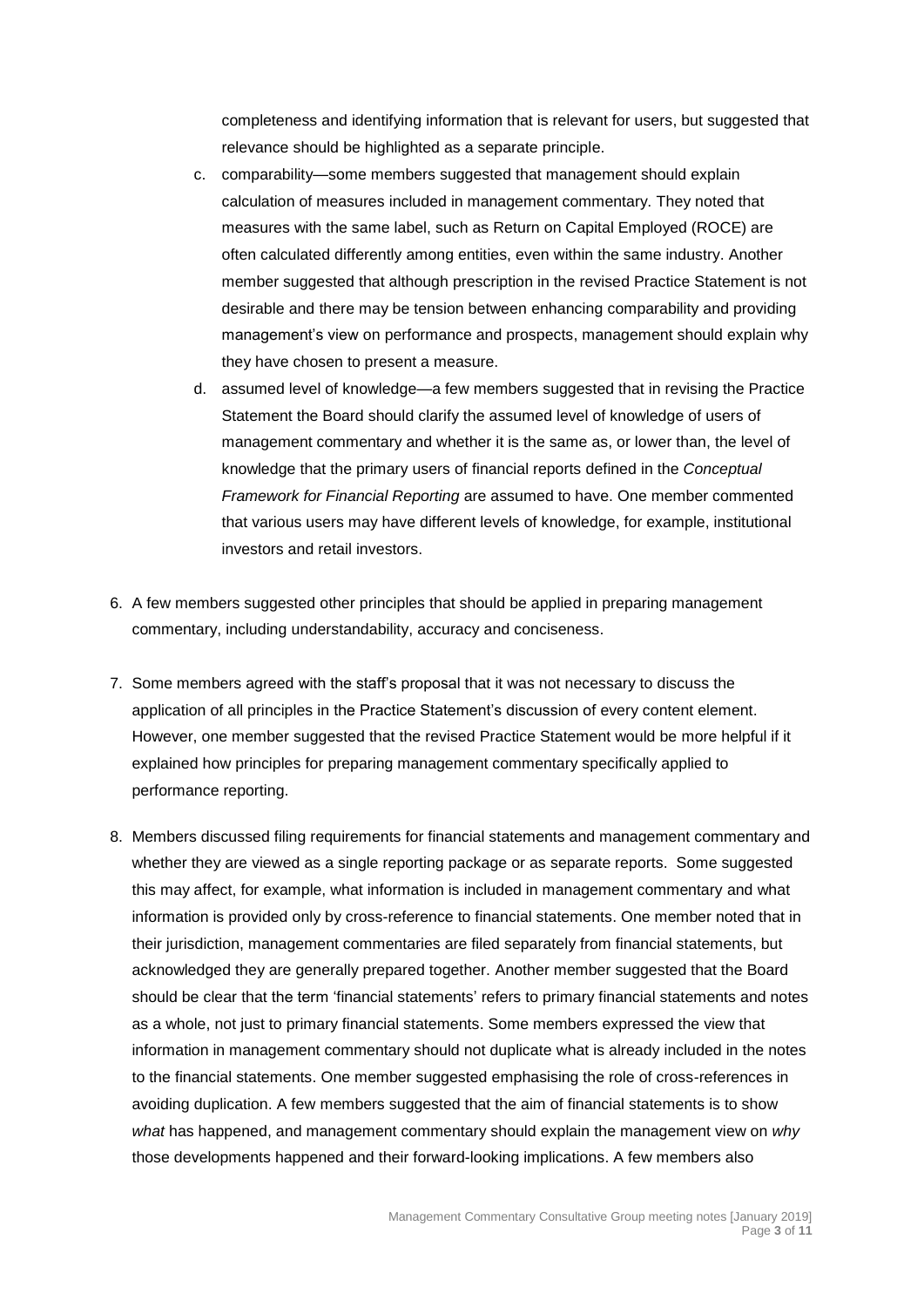emphasised it is important for management commentary to discuss items not recognised in the financial statements such as intangibles.

9. A few members commented on the interaction between management commentary and other reports and asked for clarification on whether cross-referencing to other reports is permitted. One member noted it can be challenging for users to reconcile management commentary to other information provided by management.

### **Analysis of the financial statements**

### Overview of the entity's performance and position

- 10.Members generally agreed that providing an overview of the entity's performance and position in management commentary would be helpful and that the revised Practice Statement should not be overly prescriptive on what such an overview should include and how it should be provided. One member questioned whether it is possible for the revised Practice Statement to require an overview but not require it to be provided as a separate section. Another member suggested that users need relevant information about the entity, such as adjusted performance measures, to be provided in such a way that it can be compared to information provided by other entities but the location of that information in management commentary is not critical. One member said that the complexity of the entity could influence whether an overview was necessary or not. A few members emphasised the need for an overview to be concise. One member suggested that if particular performance measures were included both in the overview and elsewhere in management commentary, this could unnecessarily expand management commentary. A few members suggested that the overview should be clearly linked to the entity's past strategy and future plans and outlook as well as to the entity's purpose, and not just explain current performance. One member emphasised it is important for an overview to provide balanced information.
- 11.Members discussed the treatment of adjusted performance measures (APMs), particularly their inclusion in the overview:
	- a. members expressed varying views on the location of the reconciliations of APMs included in the overview to their unadjusted equivalents. One view was that it is generally preferable to have the reconciliations within the overview. Others argued that including reconciliations in the overview would unnecessarily expand it, so crossreferring to elsewhere in management commentary or the financial statements is preferable.
	- b. one member suggested that explaining both why a particular APM is provided and why particular adjustments were made was as important as simply providing a reconciliation to unadjusted equivalents. However, the member did not suggest that such information should be provided within the overview.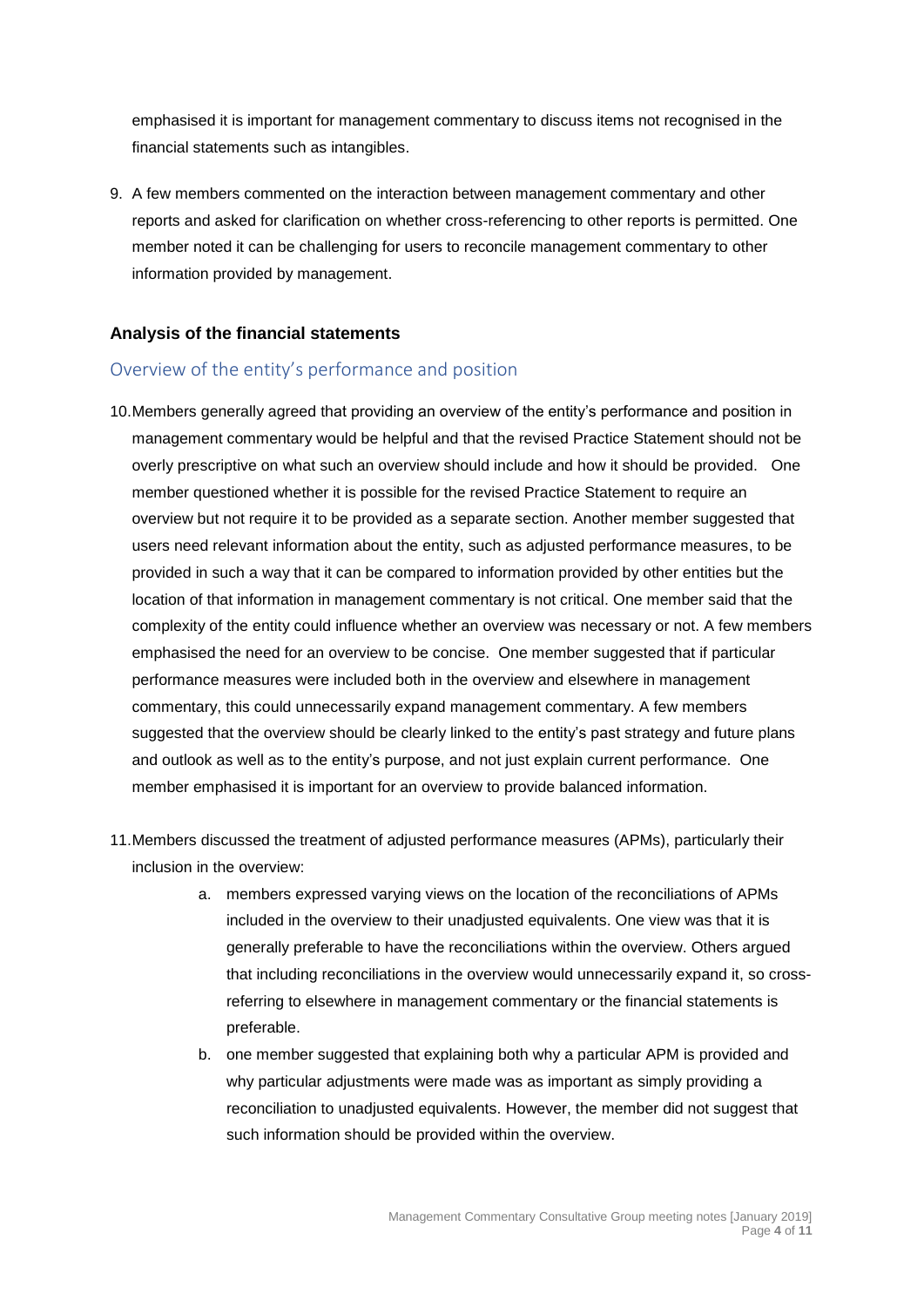- c. with regard to prominence, one member expressed the view there were instances of undue prominence in the presentation of APMs in the overview. Another suggestion was that the revised Practice Statement should provide guidance on prominence of APMs in management commentary, especially because non-professional users may be affected by undue prominence in presenting such measures. A member suggested that the guidance and Q&A on APMs issued by the European Securities and Markets Authority (ESMA) could be referred to on the notion of prominence.
- d. a few members said that there was too much emphasis on APMs in the proposed guidance and not enough consideration of other types of measures (eg 'nonfinancial' measures) which give context to and supplement financial performance measures, with one member suggesting that little guidance is currently available on such measures. The member also suggested that guidance on measures that address position, and not just performance, should also be provided in the revised Practice Statement.
- e. a few members stated that the overview should include the measures reported to the governance body as well as those used to manage the business, and then explain why those measures have been chosen. However, one member argued that management of an established business should not need to explain every year why the performance measures have been chosen, but instead only explain changes to chosen measures.

### Financial performance

- 12.When discussing items that may not be indicative of the entity's ability to generate cash flows in the future, a few members stated that changes in accounting policies and estimates are already addressed in the notes to the financial statements. In their view, to avoid duplication, that discussion should not be repeated in management commentary unless such changes had a pervasive effect on the entity's reported financial performance. That could be the case, for example, upon adoption of a new IFRS Standard. One member also noted that changes in accounting policies and changes in accounting estimates are different in nature and suggested that they should be treated differently in management commentary.
- 13.On explaining the effect on performance of changes to the structure of the reporting entity, some members expressed the view that it could be challenging to distinguish the effects of acquisitions from the entity's 'organic growth', and questioned whether it would be possible for the Board to develop guidance to address such a distinction. They commented that it could be possible to identify and explain cost synergies expected from an acquisition but it would be difficult to discuss revenue synergies since revenue is impacted by many different factors. However, one member stated that users generally need more commentary on the expected synergies than is currently provided.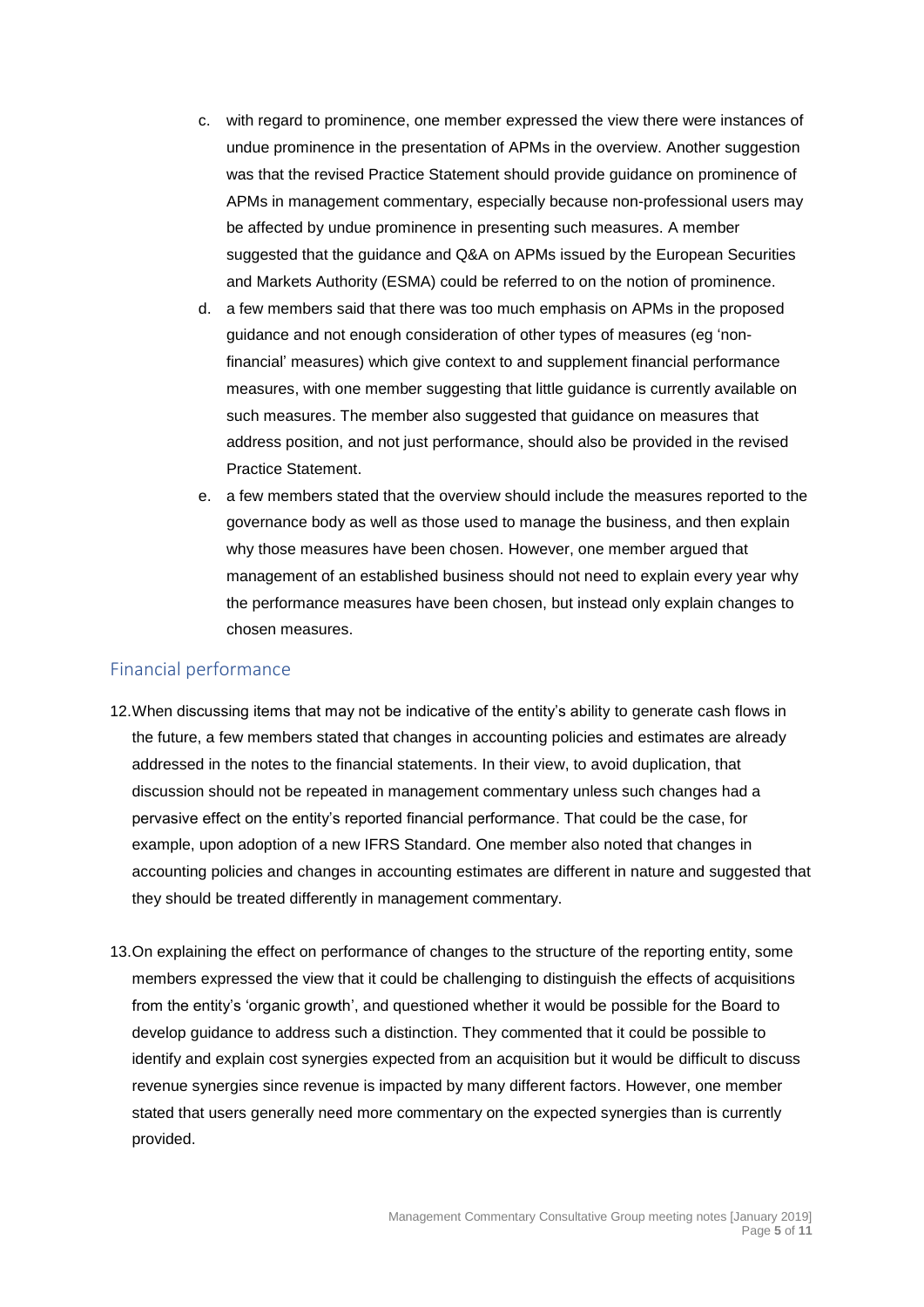- 14.A few members noted that items described as 'non-recurring' or 'one-off' are often reported for several years, and suggested that such the terms should not be used at all. One member also noted that currently there is a lack of symmetry in reporting positive and negative one-off items. One member expressed the view that if such items were reported, management commentary should discuss how often they occur.
- 15.Some members commented on information about transactions whose economic characteristics might not be inferred from the entity's description of its business model. Some of them expressed the view that if such transactions were material enough to have affected performance and warrant explanations, then they should be included in the description of the business model. One member expressed the view that a description of the business model provided at a higher level of aggregation may not capture all types of transactions that could have affected current period performance. One member suggested that explaining the effect of such transactions on performance may be appropriate for significant transactions outside the strategy, eg sale of surplus assets.
- 16.In commenting on the methods of explaining the entity's performance, one member suggested that the revised Practice Statement should not only provide examples of methods that could be used in management commentary but also require management commentary to provide the types of analysis that management uses internally, eg bridge analysis. One member cautioned against using the term 'pro forma' to refer to a method of explaining the effect on performance of changes to the structure of the reporting entity because the term is already used with a specific meaning in particular jurisdictions.
- 17.On management compensation, some members suggested more detail on management incentivisation in management commentary, not just explanation of the link between APMs and management compensation. It was suggested that where APMs are used as a basis for management compensation, a reconciliation between the APM and the equivalent unadjusted IFRS number should be included. One member suggested that the measures used to determine management performance are not just financial, and that the use of other such measures should also be explained in management commentary. The member also suggested that explanations of compensation should be expanded to cover other employees and cover incentivisation more broadly, eg for the entity's sales force or research and development team. However, a few other members suggested that detailed discussion on management compensation could be better placed in a separate report such as a remuneration report. The staff noted that the discussion of compensation more broadly will be addressed in the discussion on strategy at the next Consultative Group meeting. Finally, one member suggested that APMs should be explained not only in terms of their impact on compensation, but also in terms of how they affect other contracts, eg debt covenants.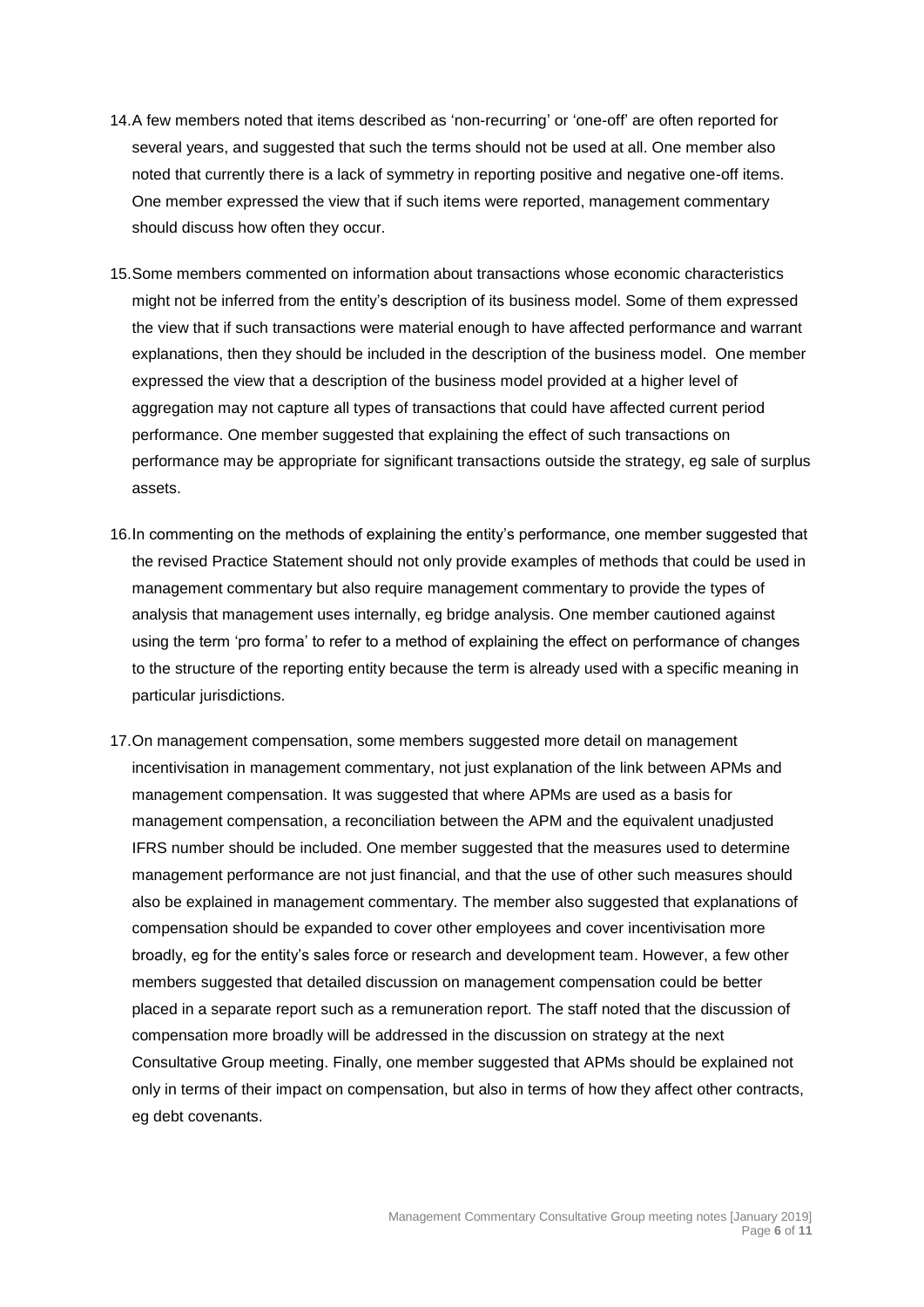- 18.A comment raised was that the discussion of performance in management commentary should also address risks and opportunities and in particular those that materialised and affected performance in the reporting period.
- 19.A few other members emphasised it is important for the discussion of performance in management commentary to provide the context for information included in the financial statements, not duplicate it.

## Operational performance

- 20.Members who commented on operational performance expressed the view that they expected the discussion to be broader than analysis of revenues and costs reported in the financial statements and a variance analysis. Instead, they expected to see a discussion of drivers of success and other factors affecting performance. Staff explained that these matters are discussed in the proposed guidance on matters that could affect the entity's future development. A member expressed support for the staff's proposal to link the discussion of operational performance to metrics used by management to monitor the business.
- 21.Members who commented on terminology expressed their concern about the use of the term 'operational' performance and questioned how it relates to the term 'operating' used in the Board's Primary Financial Statements project and the term 'non-financial' used in the existing Practice Statement and other narrative reporting frameworks, and suggested that terminology may need to be revisited.

## Other aspects of performance and position

- 22.Some members expressed concern about reference to 'tax strategy' in the proposed guidance. One member noted that tax expense is a consequence of transactions rather than a matter of strategy. Others stated however that users are interested in understanding the entity's overall philosophy and risks related to taxes. Some members suggested that the heading 'tax expense' was not the right label and that the section on tax in management commentary could instead refer to 'tax planning' or 'tax commentary'. One member suggested that discussion of tax could be embedded in the discussion of business model and strategy and cover the risks related to taxes and the implications on the entity's business model and strategy. Another member agreed with that view and stated that a separate section on tax could become boilerplate instead of providing useful information.
- 23.Some members, notably users of financial statements, emphasised that information about tax was important to their analysis. They stated that tax is a significant expense which is in their view often underanalysed in the financial statements and that tax has significant effects on net present value. One member, a user of financial statements, stated that users need information about two-year and perpetuity effective tax rates as inputs for modelling. One member noted that information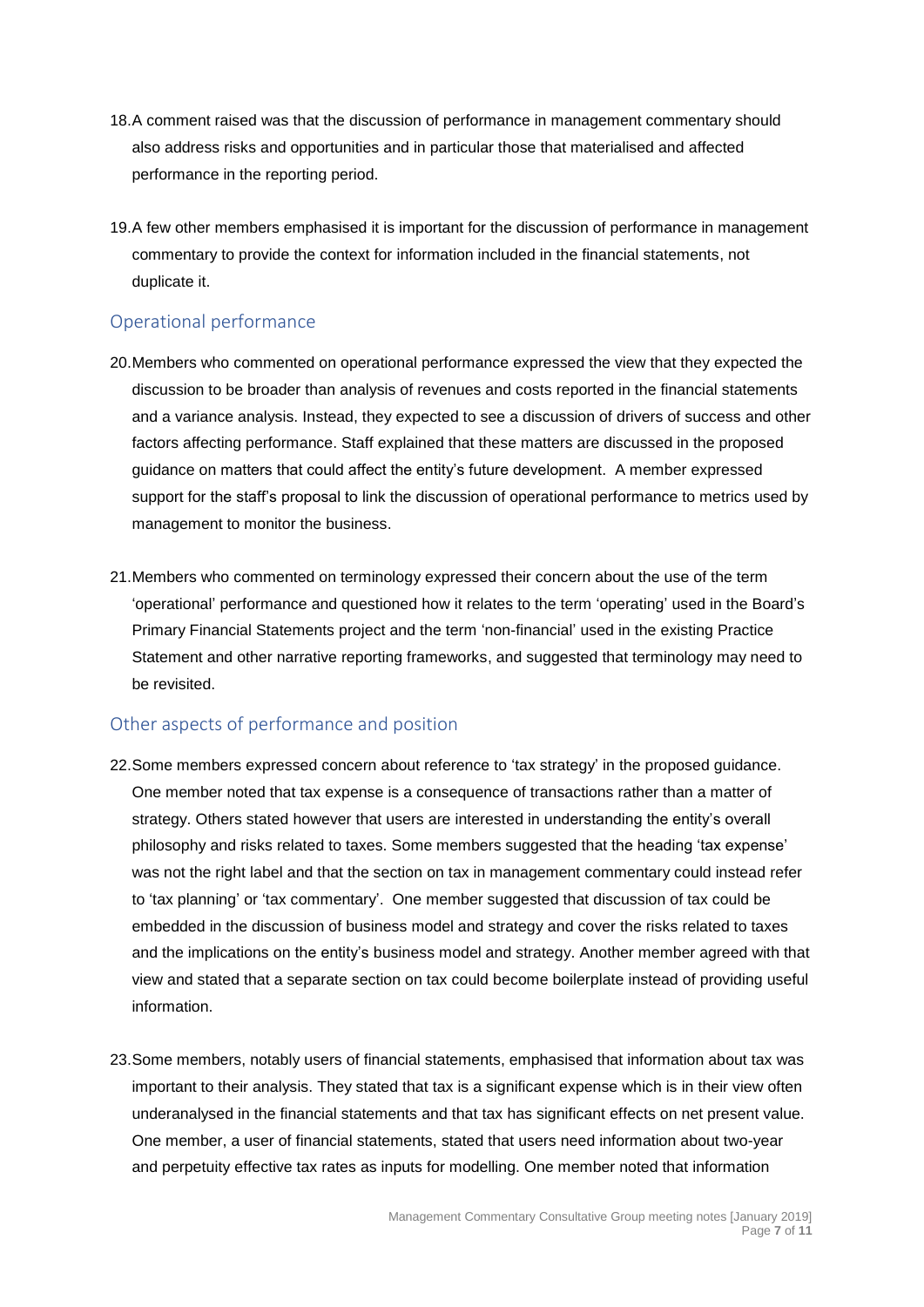about uncertain tax positions is also useful to users. Other members, notably preparers of financial statements, stated that tax is a volatile number that is often outside management control and that effective tax rates are difficult to predict, especially in a large company with complex multinational structure. One member stated that explaining the difference between nominal tax rate and effective tax rate is also challenging for preparers.

24.Members also commented on potential overlap with disclosures about tax in the notes to financial statements and suggested that management commentary should cover not only the 'what' but also the 'why'. A few members emphasised that information about tax in management commentary should not be intended to address public policy matters, but should provide useful information to investors.

25.Other suggestions included:

- a. information on cash outflows related to tax may be more useful to users than the discussion of tax strategy;
- b. it is difficult for users of financial statements to understand tax by the main jurisdictions in which a multinational entity operates;
- c. users need information about when deferred tax assets will unwind; and
- d. management commentary should cover other payments to government, not just income tax.
- 26.In discussing the staff's proposals on financing position and financing requirements, some members expressed the view that the idea of discussing viability in management commentary should not be dismissed and should be further considered at the next Consultative Group meeting, for example in the context of discussing risks. They said that it would be helpful to identify in management commentary the disruptive factors that could put the entity out of business. One member suggested that providing guidance on time frames for assessing viability could be useful and noted that in the United Kingdom, where the viability statement is required, entities often limit the discussion of viability to a three-year time horizon. One member expressed the view that providing a discussion of viability may be more necessary for some industries which depend on resources with a finite life, and therefore management need to explain their plans for when the resources' life is expected to end.
- 27.One member suggested that information about off-balance sheet commitments, contingent liabilities and dispute resolution should be included in management commentary. The member emphasised that discussion of commitments in management commentary should be broader than the discussion in the notes to the financial statements and include, for example, wage commitments. Another member suggested that the discussion of financing should provide information not only about the group as a whole but also about the parent entity, in particular if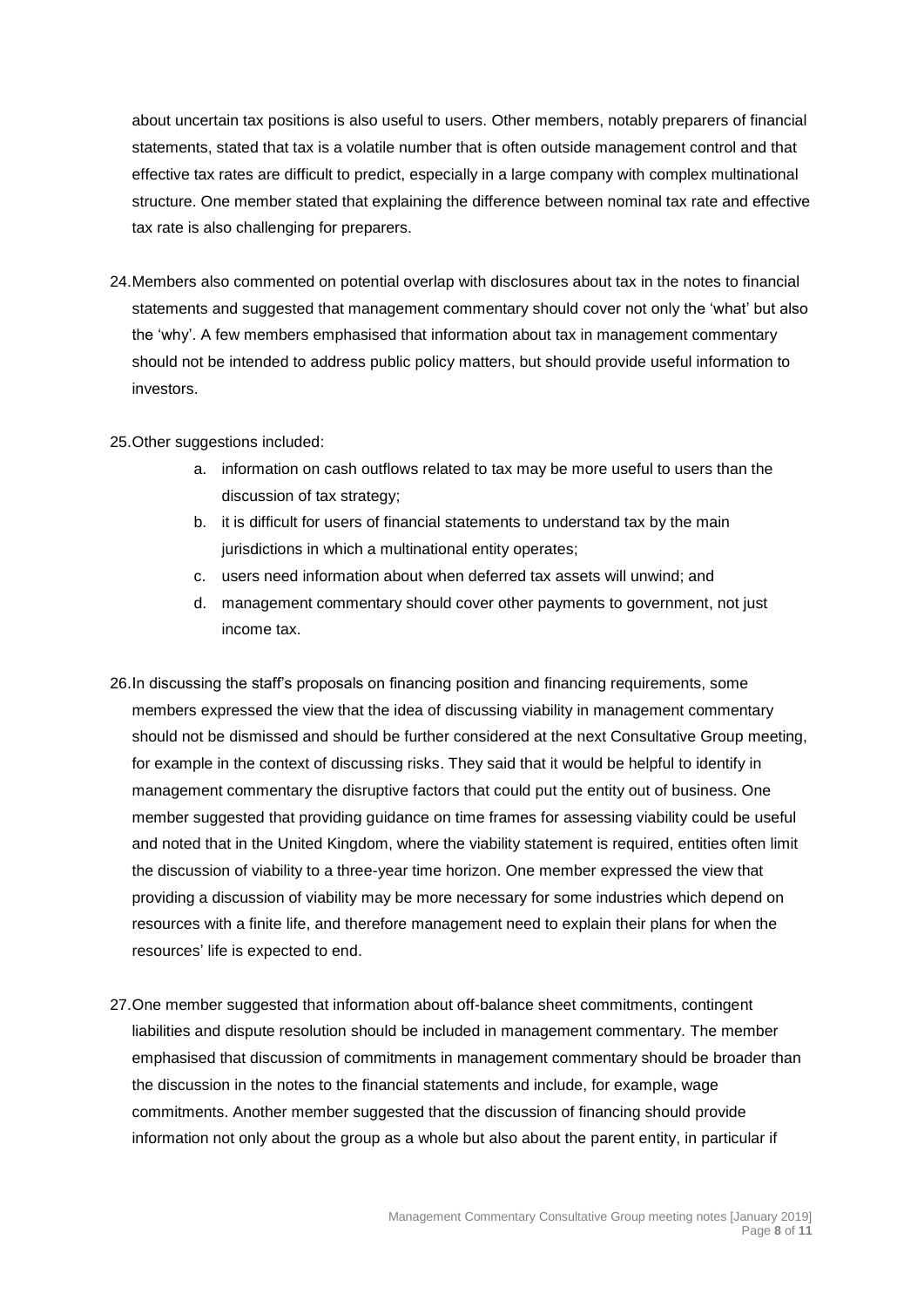there are restrictions on transferring cash out of subsidiaries. Another member emphasised the need for information about dividends.

- 28.In discussing the staff's proposals on investment activities, some members expressed support for those proposals but highlighted the need for information about capital allocation and reallocation decisions in management commentary and emphasised that discussion of investment activities in management commentary should be linked to strategy. One member stated that more clarity was needed in the staff's proposals on investment activities, in particular on how 'capital expenditure' and 'operating expenditure' terminology tallies with what is included in the financial statements.
- 29.One member expressed the view that management commentary should also include information about investments accounted for using the equity method. Users tend to have less insight into those parts of the business and they need to understand how the entity engages with its equityaccounted investees and how those investees are integrated in the entity's business. The member further suggested that management commentary should also discuss non-controlling interests and earn-out clauses.

#### **Matters that could affect the entity's future development**

- 30.Some members expressed the view that the staff's proposals for forward-looking information, particularly the discussion of forecasts and targets in management commentary, were not aspirational enough. They suggested that management commentary is a forward-looking document and that the revised Practice Statement should encourage including forecasts in management commentary. One member stated that the emphasis on the forward-looking role of management commentary in the staff's proposals is less than in the existing Practice Statement. The member noted that the existing Practice Statement requires an entity to discuss in management commentary relevant trends that the entity is aware of. One member highlighted that there is no need for a management commentary to look too far into the future or to provide quantitative analysis, but at least a narrative discussion of the foreseeable future, for example, in the context of strategy, is important. Members also emphasised the need for forward-looking information over various time frames, including short, medium and long terms.
- 31.Other members, notably preparers, expressed concerns about the legal implications in some jurisdictions of including forecast information in management commentary rather than in other reports issued by the entity. One member suggested there is a fine line between publishing a forecast and 'front-running' the results. However, another member, also a preparer, supported including forecasts in management commentary.
- 32.Some members were of the view that the revised Practice Statement should incentivise the provision of forecasts rather than requiring forecast information *only if* forecasts have already been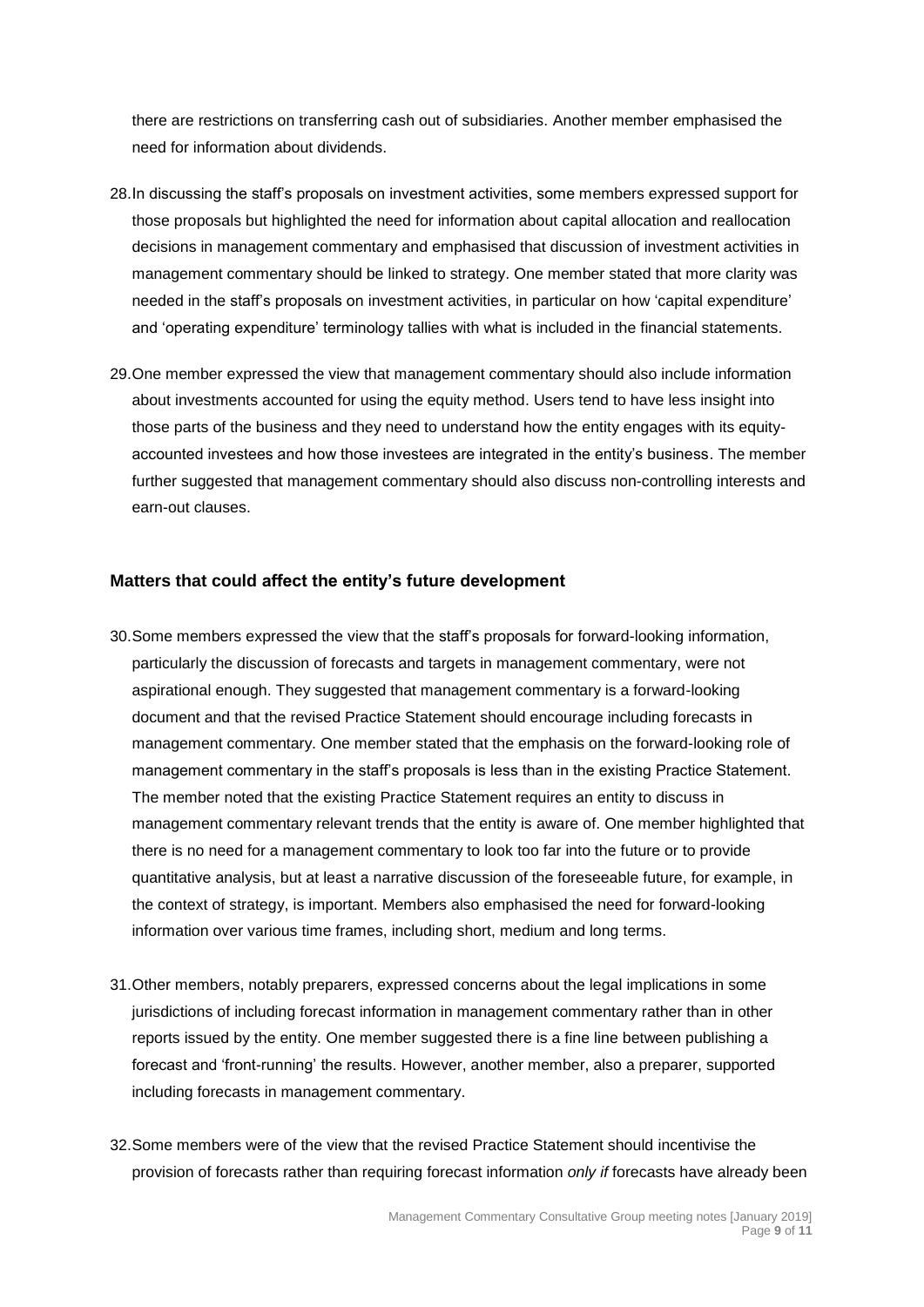published by the entity. One member stated that users do not penalise entities if their forecasts or projections do not materialise. They stated that users are not only interested in how the entity performed relative to the forecast but seek to understand changes in the entity's performance over time and how the entity's performance compares to the market. They emphasised that users appreciate both qualitative and quantitative information and if quantitative information is not available the entity should at least provide qualitative information. Another member suggested that information about governance over preparing forecasts should also be provided. Other members expressed nervousness about publishing forecasts due to the danger of being perceived to frontrun results and potential legal liabilities. Others suggested that the staff's proposal to include in management commentary forecasts already published by the entity may discourage entities from publishing forecasts.

- 33.A few members stated that there are different interpretations of terms such as 'forward-looking information', 'forecasts' and 'projections', the meanings of which vary by jurisdiction, and suggested that the revised Practice Statement should explain the intended meaning of those terms. One member suggested that even historical information can be seen as forward-looking and suggested that the term 'future-oriented information' may be more appropriate, while another suggested the term 'prospects' already used in the existing Practice Statement.
- 34.A few members questioned the use of the term 'critical' in 'critical features of the business model' and suggested that a different qualifier such as 'relevant' or 'material' could be more appropriate, if they implied the same notion. One member expressed a concern that the term 'critical' can be interpreted too narrowly due to the colloquial uses of that term, for example to refer to emergency situations. One member suggested that the Practice Statement should include guidance on how to identify material information for inclusion in management commentary to support its auditability.
- 35.One member suggested that the staff's proposals on reporting progress in managing the critical features of the business model need more structure and specificity. The member suggested leveraging the ideas in the International Integrated Reporting Framework. The member also stated that the staff's discussion of the distinction between measures addressing management *actions* and measures addressing the *effects* of those actions was unclear.
- 36.On scenario analysis, one member was of the view that if such analysis is used internally for managing the business, it should be included in the management commentary but in less detail. Another member highlighted the difference between scenario analysis used for budgetary purposes and that used for long-term planning. They also commented that if management is unable to quantify an outcome, they should not be silent but at least provide qualitative information on the issue.
- 37.Some members agreed that forecasts and scenario analysis reported in the management commentary should be based on assumptions consistent with those used in preparing financial